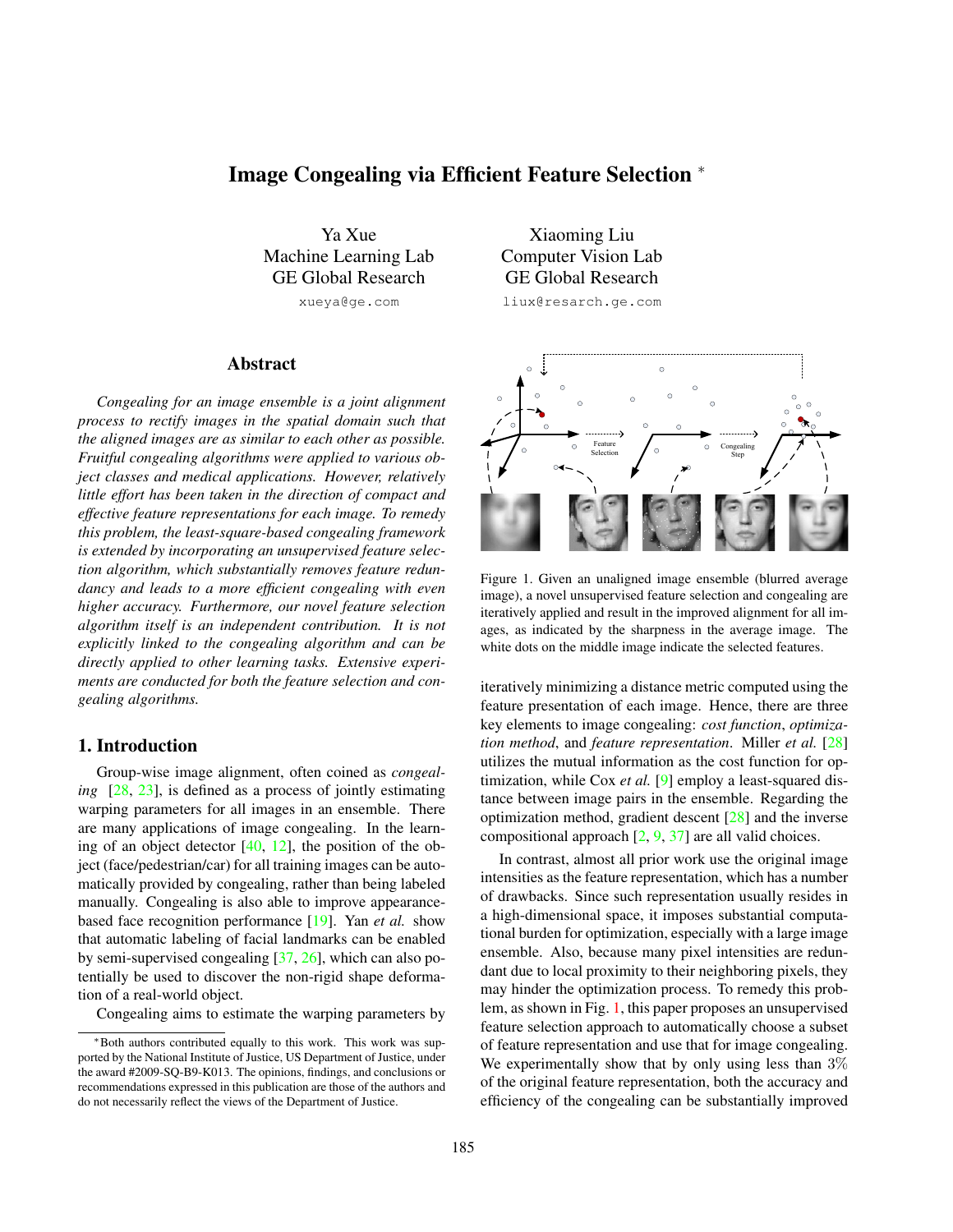<span id="page-1-0"></span>in comparing to the one without feature selection.

Not only do we marry feature selection to congealing, but we also propose a novel unsupervised feature selection approach. We first construct a graph with features as the vertices and the connectivity between vertices is determined by the *maximum information compression index* [\[29\]](#page-7-9). A simple and fast graph clustering method called *power iteration clustering* (PIC) [\[24\]](#page-7-10) is employed to partition the graph into subsets and select a representative feature from each subset. The proposed method is an extension of the wellknown feature clustering algorithm in [\[29\]](#page-7-9); nevertheless, our method has significant advantages in efficiency, especially when the feature dimension is high, while achieving comparable effectiveness in terms of removing feature redundancy. Moreover, the proposed method can be easily applied to other learning tasks beyond congealing, due to its independence from the objective function and optimization algorithm for the target concept.

In summary, this paper has two main contributions supported by extensive experiments and comparison with the baseline approaches:

 $\Diamond$  A novel extension to least-square-based congealing based on the finding that incorporating unsupervised feature selection can improve both the accuracy and efficiency of congealing.

 $\diamond$  A novel unsupervised feature selection algorithm that is simple, fast and generally applicable.

#### 2. Prior Work

There is a long history of group-wise image alignment in computer vision [\[39,](#page-7-11) [3,](#page-7-12) [21,](#page-7-13) [11,](#page-7-14) [38,](#page-7-15) [35,](#page-7-16) [25,](#page-7-17) [31\]](#page-7-18), particularly in the area of medical image analysis [\[8,](#page-7-19) [4\]](#page-7-20). Learned-Miller  $[28, 23]$  $[28, 23]$  $[28, 23]$  names this process "congealing", where the basic idea is to minimize a cost function by estimating the warping parameters of an ensemble. Over the years, there have been various directions that have been explored to improve the accuracy and efficiency of congealing. In terms of a cost function, the recent work of Storer *et al.* utilizes a mutual information measurement as an objective function [\[36\]](#page-7-21). Cox *et al.* [\[9,](#page-7-7) [10\]](#page-7-22) and Yan *et al.* [\[37\]](#page-7-5) develop a series of least-squares-based congealing algorithms. In terms of a learning paradigm, there are unsupervised congealing [\[3,](#page-7-12) [9,](#page-7-7) [23\]](#page-7-1), as well as semi-supervised congealing [\[37,](#page-7-5) [26\]](#page-7-6). The warping function used to compute pair-wise image distances can be defined as a global affine warp  $[9]$ , or sophistical non-rigid warp  $[35, 7]$  $[35, 7]$  $[35, 7]$ . However, one area that has received relatively little attention concerns what is an effective feature representation in the context of congealing. With only a few exceptions, such as the HOG feature in [\[26\]](#page-7-6), most prior work compute the cost function by directly utilizing the original pixel intensities of the image. Our proposed congealing algorithm makes a sharp contrast in that we develop a novel feature selection mechanism

to effectively choose a subset of the feature representation, which is shown to improve both the accuracy and efficiency of least-squares-based congealing.

The task of feature selection is to remove irrelevant and/or redundant features. Irrelevant features refer to the features that are not informative with respect to the target concept (*e.g*., class in supervised learning); redundant features refer to those that are highly correlated to some other features [\[41\]](#page-7-24). By removing the irrelevant and redundant features, feature selection helps reduce over fitting and improve efficiency of model learning. It also helps better understand the underlying data-generating mechanism and related physical process patterns.

Feature selection has been well studied in supervised learning [\[17\]](#page-7-25). Nevertheless, far less attention has been paid to feature selection in unsupervised learning, mainly because the definition of relevance becomes unclear without guidance of class labels. A few approaches have been presented in the literature. Following [\[20\]](#page-7-26), we categorize them into two groups, *wrapper* and *filter*. A wrapper method ties feature selection with the main learning task (*e.g*., classification) and evaluates features by how well they fit the ultimate learning goal. In contrast, a filter method does not rely on the learning algorithm but exploits intrinsic properties of the data structure.

In the first category, most unsupervised *wrapper* techniques use clustering quality or related constructs as feature selection guidance and are customized to a particular clustering algorithm. Dy and Brodley [\[14\]](#page-7-27), for example, wrap feature selection around an EM clustering algorithm and measure both the scatter separability and the maximum likelihood. Other examples can be found in [\[13,](#page-7-28) [30,](#page-7-29) [22,](#page-7-30) [32\]](#page-7-31). Less techniques have been found in the second category the *filter* type of unsupervised feature selection techniques. The Laplacian score is proposed in  $[18]$  to measure features by their power of locality preserving; Zhao and Liu [\[42\]](#page-7-33) present a general feature selection framework evolved from the spectral graph theory and shows the Laplacian score algorithm is a special case of the proposed framework. Another work that has received much attention is the feature clustering method presented in [\[29\]](#page-7-9), which partitions the features into a number of homogenous subsets, according to an information-theory-based similarity measure, and then selects the representative feature for each subset.

For our learning task (congealing), the *filter* techniques are more preferable because clustering is not our ultimate learning objective. Existing filter methods have difficulties with high-dimensional, big datasets, which are quite common in real-world applications. Therefore, we propose a new filter method that is a natural extension of [\[29\]](#page-7-9) but powered by a fast graph clustering approach. Our method provides a comparable or even better performance of feature selection when independently evaluated on benchmark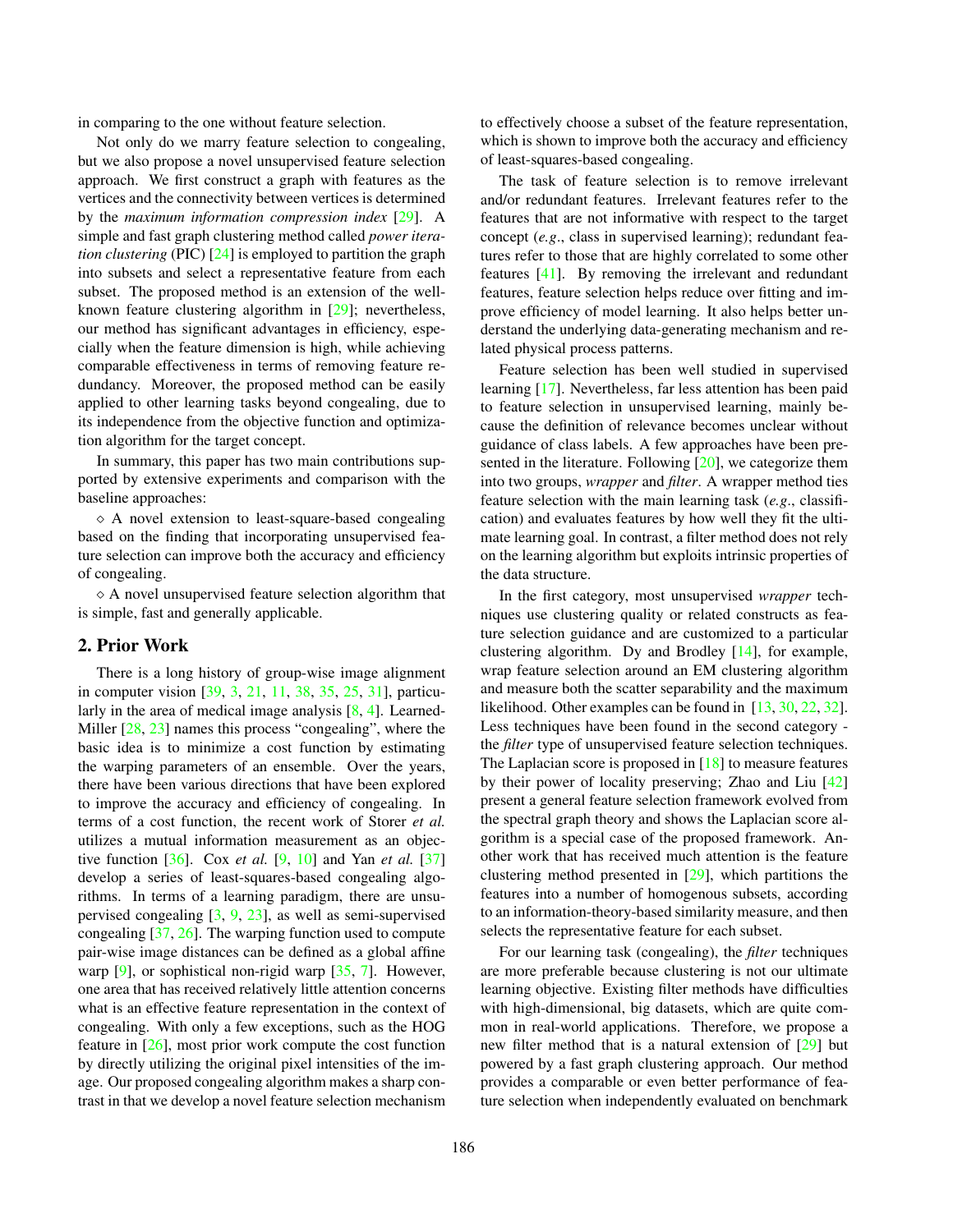<span id="page-2-6"></span>datasets. When embedded in the congealing algorithm, its advantage becomes clearer: the optimization search space is shrunk by removing redundant features and therefore the computation cost is reduced by a significant margin.

# <span id="page-2-4"></span>3. The Congealing Algorithm

First we describe the basic concept and objective function of the conventional unsupervised least-squares-based congealing [\[9,](#page-7-7) [37\]](#page-7-5).

Unsupervised congealing approaches operate on an ensemble of K unaligned images  $I = \{I_i\}_{i=1}^K$ , each with an unknown warping parameter  $\mathbf{p}_i$  that is to be estimated. The  $\mathbf{p}_i$  can be a simple 6-dimensional affine warping parameter, or the coefficient parameter of a shape subspace. The goal of congealing is to estimate the collection of all unknown parameters,  $P = [\mathbf{p}_1, \cdots, \mathbf{p}_K]$ , by minimizing a cost function defined on the entire ensemble:

<span id="page-2-2"></span>
$$
\varepsilon(\mathbf{P}) = \sum_{i=1}^{K} \varepsilon_i(\mathbf{p}_i).
$$
 (1)

The total cost is the summation of the cost of each image  $\varepsilon_i(\mathbf{p}_i)$ :

<span id="page-2-0"></span>
$$
\varepsilon_i(\mathbf{p}_i) = \sum_{j=1, j\neq i}^K ||f(\mathbf{I}_j, \mathbf{p}_j) - f(\mathbf{I}_i, \mathbf{p}_i)||^2, \qquad (2)
$$

where  $f(\mathbf{I}, \mathbf{p})$  is a d-dimensional feature representation of image I evaluated at **p**. Hence,  $\varepsilon_i(\mathbf{p}_i)$  equals the summation of the pairwise feature difference between  $I_i$  and all the other images in the ensemble.

In [\[37\]](#page-7-5), the feature representation is defined as,

<span id="page-2-5"></span>
$$
f(\mathbf{I}, \mathbf{p}) \doteq \mathbf{I}(\mathbf{W}(\mathbf{x}; \mathbf{p})), \tag{3}
$$

where  $W(x; p)$  is a warping function that takes as input x, which is a collection of all  $d$  pixel coordinates within the common rectangle region, and outputs the corresponding pixel coordinates in the coordinate space of image I. Given this warping function,  $I(W(x; p))$  denotes the corresponding warped image feature obtained by bilinear interpolation of the image I using the warped coordinates  $W(x; p)$ .

Since the total cost  $\varepsilon(P)$  is difficult to optimize directly, [\[37\]](#page-7-5) chooses to iteratively minimize the individual cost  $\varepsilon_i(\mathbf{p}_i)$  for each  $\mathbf{I}_i$ , given an initial estimation of the warping parameter  $P_i^{(0)}$ . The well-known inverse warping technique [\[2\]](#page-7-8) is utilized and after taking the first order Taylor expansion, Eqn. [\(2\)](#page-2-0) can be simplified to:

<span id="page-2-1"></span>
$$
\sum_{j=1,j\neq i}^{K} \|\mathbf{b}_j + \mathbf{C}_j \Delta \mathbf{p}_i\|^2, \tag{4}
$$

where

$$
\mathbf{b}_{j} = f(\mathbf{I}_{j}, \mathbf{p}_{j}) - f(\mathbf{I}_{i}, \mathbf{p}_{i}), \ \mathbf{C}_{j} = \frac{\partial f(\mathbf{I}_{j}, \mathbf{p}_{j})}{\partial \mathbf{p}_{j}}.
$$
 (5)

The least-square solution of Eqn. [\(4\)](#page-2-1) can be obtained by setting the partial derivative of Eqn. [\(4\)](#page-2-1) with respect to  $\Delta \mathbf{p}_i$ to be equal to zero. We have:

$$
\Delta \mathbf{p}_i = -\left[\sum_{j=1,j\neq i}^K \mathbf{C}_j^T \mathbf{C}_j\right]^{-1} \left[\sum_{j=1,j\neq i}^K \mathbf{C}_j^T \mathbf{b}_j\right].
$$
 (6)

The calculated  $\Delta \mathbf{p}_i$  is used to update the current warping parameter,  $\mathbf{p}_i^{(t)}$ :

$$
\mathbf{p}_i^{(t+1)} \leftarrow \mathbf{p}_i^{(t)} + \Delta \mathbf{p}_i. \tag{7}
$$

Similar updating is conducted for the warping parameters of other images in the ensemble, and then the algorithm proceeds to the next iteration. This process terminates when the difference of  $\varepsilon(P)$  (computed via Eqn. [\(1\)](#page-2-2)) between consecutive iterations is less than a pre-defined threshold.

## 4. Unsupervised Feature Selection

Our feature selection approach is designed to remove feature redundancy. Investigation of feature relevance is beyond the scope of this paper. We aim to develop an unsupervised feature selection algorithm that is suitable for various learning tasks with different target concepts; hence, there doesn't exist a unified definition of feature relevance.

Let  $\mathbf{Y} = [\boldsymbol{y}_1, \boldsymbol{y}_2, \cdots, \boldsymbol{y}_d]$  denote a *n*-by-*d* data matrix, where rows are instances and columns are features. The vector  $y_j$  includes the *j*th feature for all the instances. Mitra *et al.* [\[29\]](#page-7-9) propose a feature similarity measure based on information theory termed the *maximum information compression index*, which possesses several desirable properties for feature redundancy reduction, such as sensitivity to scaling and invariance to rotation. It is defined as follows

<span id="page-2-3"></span>
$$
\lambda(\boldsymbol{y}_j, \boldsymbol{y}_l) = \frac{1}{2} \big[ V(\boldsymbol{y}_j) + V(\boldsymbol{y}_l) - V(\boldsymbol{y}_l) \big] \times \big[ V(\boldsymbol{y}_j) + V(\boldsymbol{y}_l) \big]^2 - 4 V(\boldsymbol{y}_j) V(\boldsymbol{y}_l) (1 - \tau(\boldsymbol{y}_j, \boldsymbol{y}_l)^2) \big].
$$
\n(8)

where  $\tau$  is the correlation coefficient,  $\tau(\mathbf{y}_j, \mathbf{y}_l)$  =  $\frac{C(\mathbf{y}_j, \mathbf{y}_l)}{\sqrt{V(\mathbf{y}_j)V(\mathbf{y}_l)}}$ ,  $V(\cdot)$  the variance of a random variable and  $C(\cdot, \cdot)$  the covariance between two variables. The value of  $\lambda$  ranges between 0 and  $0.5(V(y_j) + V(y_l))$ . It is minimized when two features  $y_j$  and  $y_l$  are linearly dependent and increases as the dependency diminishes. Based on the measure  $\lambda$  for each pair of features, a heuristic algorithm is employed in  $[29]$  to search the feature space: it finds the k nearest neighbors of each feature; the feature with the most compact neighborhood is selected and its neighbors are discarded; the process is repeated until all features are either selected or discarded. The heuristic search algorithm has computational complexity similar to that of a  $kNN$  algorithm, which could be quite slow when the feature dimension is high.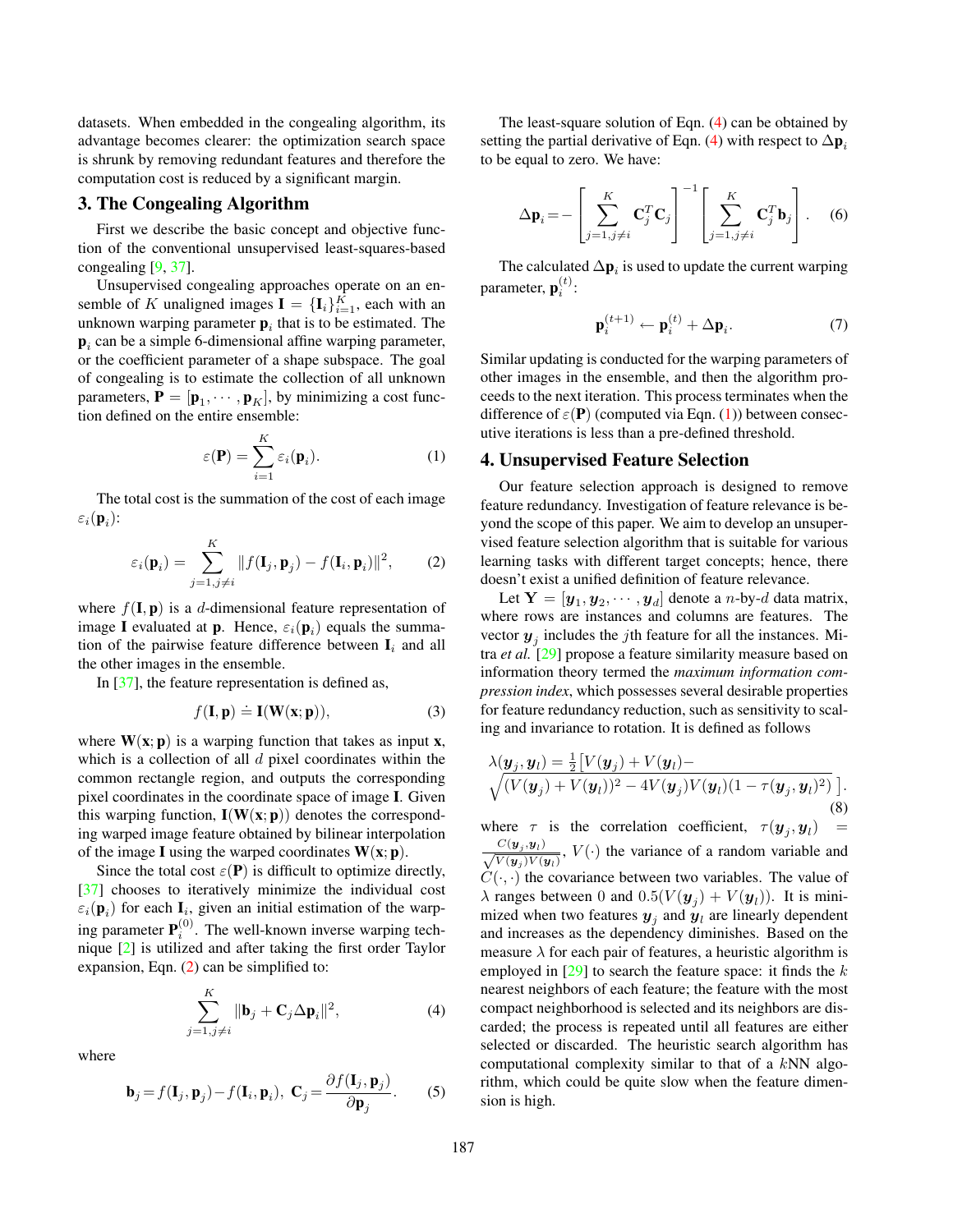<span id="page-3-6"></span>Recently, spectral graph theory has become an active research area in machine learning. Spectral clustering algorithms (*e.g*. [\[34\]](#page-7-34)) could be used to take place of the heuristic search algorithm. If we build a graph A with features as vertices, the connectivity between vertices can be defined as a function of the measure  $\lambda$  in Eqn. [\(8\)](#page-2-3)

<span id="page-3-1"></span>
$$
a_{jl} = \exp(-\lambda(\bm{y}_j, \bm{y}_l)^2/(2\sigma^2)), \quad j, l = 1, ..., d,
$$
 (9)

where  $\sigma$  is a scaling parameter that controls the kernel width  $\frac{1}{2}$  $\frac{1}{2}$  $\frac{1}{2}$ . The degree matrix associated with A, denoted by D, is a diagonal matrix with the diagonal entries equal to the row sums of A. A normalized random-walk Laplacian matrix **L** is defined as  $\mathbf{L} = \mathbf{\Delta} - \mathbf{D}^{-1} \mathbf{A}$  [\[27\]](#page-7-35), where  $\mathbf{\Delta}$  is the identity matrix. The intrinsic clustering structure is often revealed by representing the data in the basis composed of the smallest eigenvectors of L (but not the very smallest one). The very smallest eigenvector is a constant vector that doesn't have discriminative power.

If we define another matrix  $W = D^{-1}A$ , its largest eigenvector is the smallest eigenvector of L. A well-known method for computing the largest eigenvector of a matrix is *power iteration* (PI), which randomly initializes a ddimensional vector  $v^{(0)}$  and iteratively updates the vector by multiplying it with W

<span id="page-3-3"></span>
$$
\bm{v}^{(t)} = \gamma \mathbf{W} \bm{v}^{(t-1)}, \quad t = 1, 2, \dots,
$$
 (10)

where  $\gamma$  is a normalizing constant to keep  $v^{(t)}$  numerically stable.

Lin and Cohen [\[24\]](#page-7-10) discover an interesting property of the largest eigenvector of W: before the elements of  $v^{(t)}$ converge to the constant value, they first converge to local centers that correspond to the clusters in the data. Therefore, the largest eigenvector  $v^{(t)}$ , which is discarded in spectral clustering algorithms, becomes a useful tool for clustering. The algorithm, *power iteration clustering* (PIC), is very efficient since it only involves iterative matrix-vector multiplications and clustering the one-dimensional embedding of the original data is a relatively easy task.

In  $[24]$  PIC is used to partition the graph with data instances as vertices. Instead, we are interested in feature clustering and PIC is applied to the graph built on features. Once we have the embedding vector  $v^{(t)}$ , various clustering algorithms can be applied to group the features. To reduce computational cost introduced by the clustering algorithm, we use the fast  $k$ -means algorithm presented in [\[15\]](#page-7-36). Dirichlet process mixture models  $[1, 5]$  $[1, 5]$  $[1, 5]$  could be a solution if the number of clusters, *i.e*. the number of selected features, remains unknown and is considered a model parameter to be estimated as well.

| Input: data matrix $\mathbf{Y} = [\mathbf{y}_1, \mathbf{y}_2, \cdots, \mathbf{y}_d]$ and number |
|-------------------------------------------------------------------------------------------------|
| of features to be selected, $k$ (optional)                                                      |

| 1. Calculate similarity between every pair of features                  |
|-------------------------------------------------------------------------|
| using Eqn. $(8)$ and Eqn. $(9)$ and build the graph A.                  |
| 2. Obtain $W$ by row normalizing $A$ .                                  |
| 3. Initialize $v^{(0)}$ with Eqn. (12).                                 |
| 4. Find the embedding vector with iterative matrix-                     |
| vector multiplications as in Eqn. $(10)$ .                              |
| 5. Group the elements of the vector, each correspond-                   |
| ing to one feature, with an efficient clustering algo-                  |
| rithm, <i>e.g.</i> the fast <i>k</i> -means [15].                       |
| 6. Let $\Omega = \emptyset$ ; in each cluster, find the feature that is |
| closest to the cluster center and assuming its index is                 |
| j, let $\Omega = \Omega \cup \{j\}.$                                    |
| Output: indices of selected features, $\Omega$ .                        |

<span id="page-3-5"></span>Table 1. The proposed unsupervised feature selection algorithm.

There are additional enhancements we have made to the PIC algorithm in order to increase algorithm stability. PIC doesn't work for the following matrix, for example,

<span id="page-3-4"></span>
$$
A = \begin{bmatrix} 0 & 1 & 0.1 & 0 \\ 1 & 0 & 0 & 0.1 \\ 0.1 & 0 & 0 & 1 \\ 0 & 0.1 & 1 & 0 \end{bmatrix}.
$$
 (11)

It is suggested in [\[24\]](#page-7-10) that initializing  $v^{(0)}$  with the degree vector  $\boldsymbol{u} = [u_1, u_2, \cdots, u_d]^T$  can accelerate local convergence, where  $u_j = \frac{\sum_l a_{jl}}{\sum_{j,l} a_{jl}}$ . However, for a matrix like Eqn. [\(11\)](#page-3-4), the degree vector is a constant vector and will remain constant during the matrix-vector multiplication process. To address this issue and assure fast convergence, we add a small perturbation to the initial vector, *i.e*.

<span id="page-3-2"></span>
$$
v_j^{(0)} = u_j + \varepsilon_j, \quad j = 1, ..., d,
$$
 (12)

where  $\varepsilon_j$  is a small random number, *e.g.* uniformly distributed in the interval  $(0, 1e^{-2}/d)$ . Then we normalize  $v^{(0)}$ to sum one. In addition, we find that setting the diagonal elements of A to be one (instead of zeros as suggested in [\[24\]](#page-7-10)) leads to better numerical stability.

Table [1](#page-3-5) summarizes the overall procedure of the proposed unsupervised feature selection algorithm.

### 5. Congealing with Feature Selection

Having introduced the unsupervised feature selection method, we now present how to incorporate it into the unsupervised congealing framework discussed in Section [3.](#page-2-4)

Given the initial warping parameter  $P^{(0)}$ , the basic unsupervised least-square-based congealing algorithm proceeds with the following iterative steps: 1) computing the warping

<span id="page-3-0"></span><sup>&</sup>lt;sup>1</sup>To avoid the issue of parameter selection, the value of  $\sigma$  is automatically set as  $\sigma = \text{median}(\{a_{jl}\}_{j,l=1}^d)$ .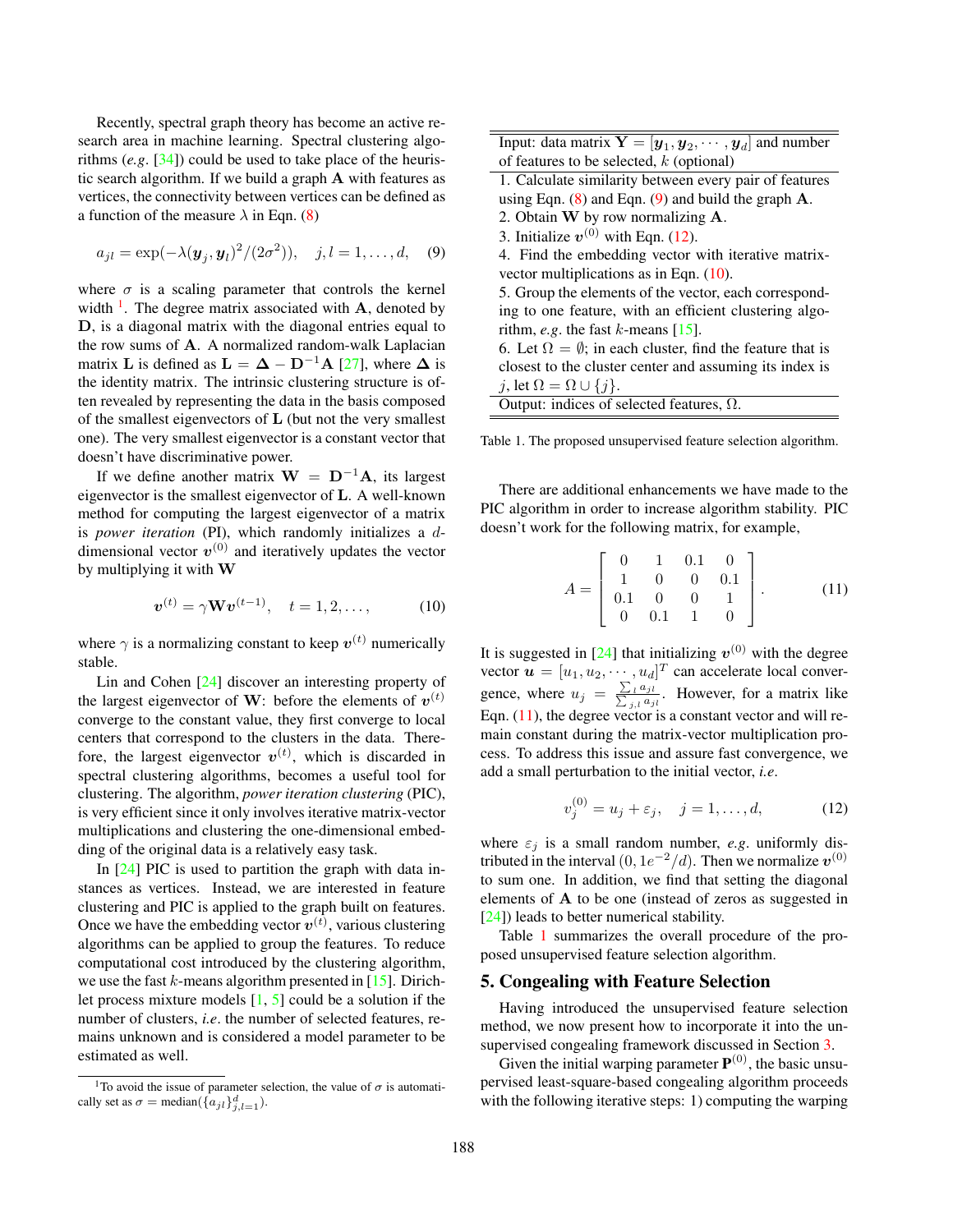<span id="page-4-6"></span>parameter update  $\Delta p_i$  for each image, and 2) updating the current warping parameter for each image. Our proposed algorithm follows these same steps, except that our feature representation is only a subset of the original presentation, and is defined as,

<span id="page-4-0"></span>
$$
f(\mathbf{I}, \mathbf{p}) \doteq \mathbf{I}(\mathbf{W}(\mathbf{x}(\Omega); \mathbf{p})), \tag{13}
$$

where  $\Omega$  is the output of the unsupervised feature selection method described in Table [1,](#page-3-5) and is a k-dimensional vector containing the indices of selected features.

There are several aspects regarding this enhanced congealing algorithm. First, although being similar to the case of original representations, the calculation of  $\mathbf{b}_i$  and  $\mathbf{C}_i$  is more efficient because only the feature elements with indices included in  $\Omega$  need to be computed. Second, we choose to conduct the unsupervised feature selection at every iteration. The motivation is that as the alignment for all images changes at each iteration, the corresponding visual features also change, which implies that a distinctive subset of features might be useful at different stages of the entire iterations. Third, we utilize the same iteration termination condition as the basic congealing algorithm, where the image difference (see Eqn.  $(1)$ ) is evaluated using the original feature representation. This is an intuitive choice since different feature selections are conducted at consecutive iterations. Finally, our proposed congealing algorithm is not limited to the feature representation in Eqn. [\(13\)](#page-4-0), which is an algorithmic choice given the original intensity feature in Eqn. [\(3\)](#page-2-5). Our feature selection method is applicable to other feature types such as regional histograms.

As indicated by [\[37\]](#page-7-5), the unsupervised leastsquare-based congealing has computational complexity  $\mathcal{O}(mK^2d)$ , where m is the dimension of the warping parameter and  $d$  is the dimension of the feature representation. Given that the efficiency of congealing depends linearly on the feature dimension, our proposed algorithm has a great potential to improve efficiency by working on a much lower feature dimension k, where  $k \ll d$ . This is demonstrated by our experiments in Section [6.](#page-4-1)

# <span id="page-4-1"></span>6. Experiments

We first compare our proposed feature selection algorithm with state-of-the-art methods. Then we evaluate the unsupervised congealing algorithm with the feature selection. All algorithms are run single threaded on a conventional workstation.

#### 6.1. Evaluation of feature selection performance

We first conduct an empirical study of the proposed feature selection algorithm on several UCI machine learning benchmark datasets, as summarized in Table [2.](#page-4-2) Following [\[14,](#page-7-27) [18,](#page-7-32) [30,](#page-7-29) [42\]](#page-7-33), we take a supervised approach to evaluate the quality of selected feature subsets. The ground truth of class labels are inaccessible during the feature selection



<span id="page-4-5"></span>Figure 2. Comparison of CPU time for selecting features with the three unsupervised feature selection methods.

| dataset    | $\#(instances)$ | #(features) | $\#$ (classes) |  |
|------------|-----------------|-------------|----------------|--|
| semeion    | 1593            | 256         | 10             |  |
| arrhythmia | 452             | 279         | 16             |  |
| madelon    | 4400            | 500         | 2              |  |
| isolet     | 7797            | 617         | 26             |  |
| mfeat      | 2000            | 649         | 10             |  |
| gisette    | 13500           | 5000        | 2              |  |

<span id="page-4-2"></span>Table 2. UCI datasets used in our experiments, ordered by feature dimension, from low to high.

process and only used to evaluate classification accuracy. The classifier we use is a simple but efficient linear classifier  $[16]$ , which doesn't have the parameter-tuning issue and has been used for results evaluation in the NIPS 2003 (supervised) feature selection challenge<sup>[2](#page-4-3)</sup>.

The performance is evaluated at a different number of selected features, 20%, 40%, 60% and 80% of the original feature dimension. The dataset, with only the selected features, is randomly split into halves, one for training and the other for testing. Classification accuracy is measured by Area Under Curve (AUC), averaged over 100 random splits. If the data includes  $M > 2$  classes, the multi-class classification problem is converted into  $M$  one-against-all binary classification problems and their average AUC is reported.

We compare three unsupervised feature selection algorithms of the *filter* type, feature clustering in [\[29\]](#page-7-9) (denoted by "Mitra"), SPEC in [\[42\]](#page-7-33) and our proposed algorithm. All three algorithms are implemented in non-optimized Matlab<sup>TM</sup> code<sup>[3](#page-4-4)</sup>. The experiments are run with the default

<span id="page-4-4"></span><span id="page-4-3"></span><sup>2</sup> Information can be found at http://www.nipsfsc.ecs.soton.ac.uk/.

<sup>&</sup>lt;sup>3</sup>The Mitra algorithm is available at  $\frac{3}{T}$  and  $\frac{3}{T}$  and the SPEC http://www.facweb.iitkgp.ernet.in/∼pabitra/paper.html and the algorithm at http://featureselection.asu.edu/documentation/spectrum.htm.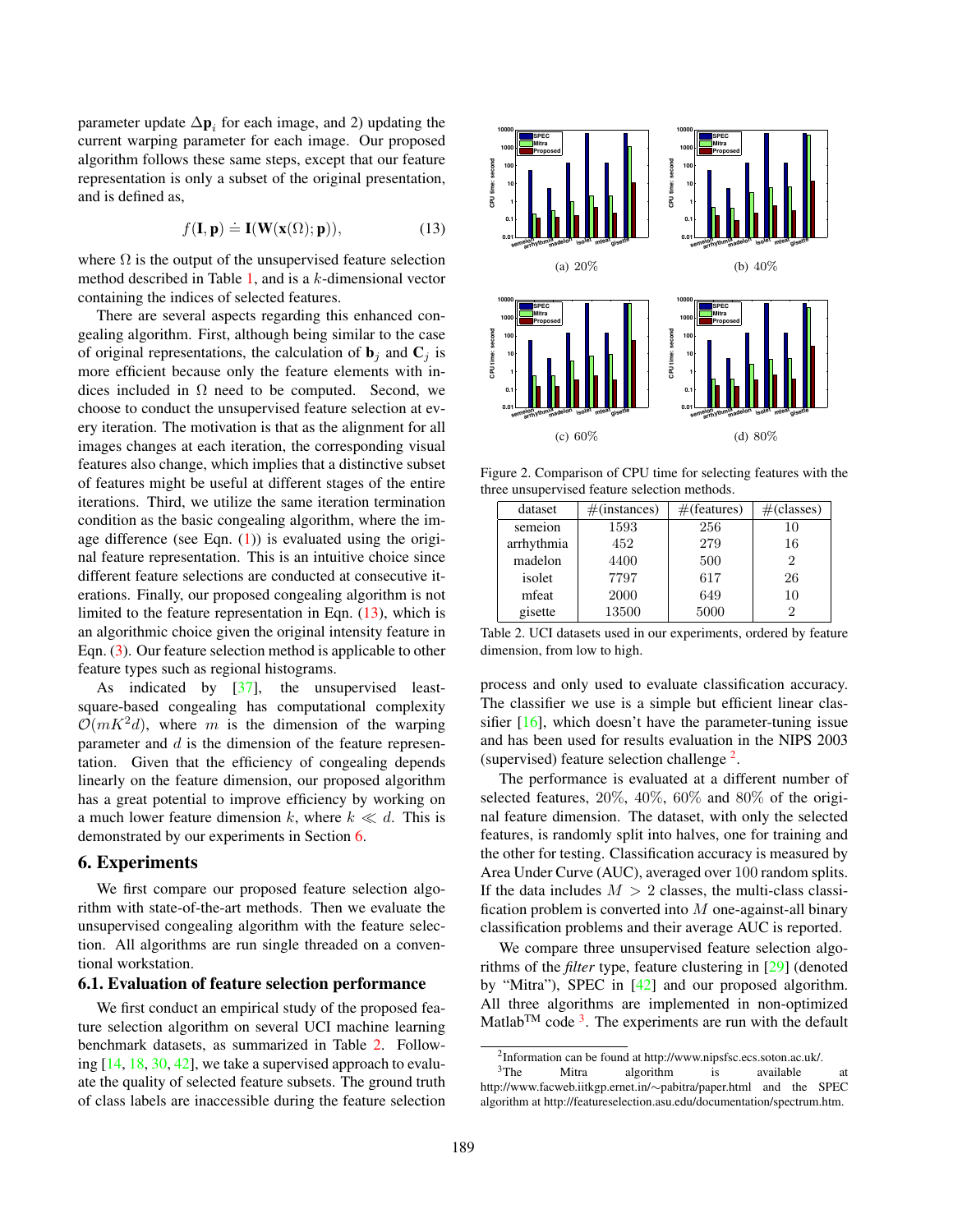<span id="page-5-2"></span>

<span id="page-5-0"></span>Figure 3. Comparison of feature quality for the three unsupervised feature selection methods, measured by average AUC over 100 random splits.

parameter settings in the original code. To make a fair comparison in efficiency, we use the same code to compute the measure  $\lambda$  in Eqn. [\(8\)](#page-2-3) for both the Mitra and our algorithm.

The experiments results are reported Figs. [2](#page-4-5) and [3,](#page-5-0) in terms of CPU time and AUC respectively. Our proposed method shows superior efficiency in the comparison of CPU time for feature selection (note that the  $Y$  axis in Fig. [2](#page-4-5) is in the log scale). It runs less than 1 minute even for a highdimensional dataset like *gisette* (5, 000 features). Taking 20% as example, the CPU times averaged over 6 datasets are 2192, 200, 2 seconds for SPEC, Mitra, and our algorithm respectively.

Classification accuracy for the feature subset selected by our algorithm is comparable to, if not better than, that for the other two algorithms, as shown in Fig. [3.](#page-5-0) Table [3](#page-5-1) shows relative AUC increase averaged over 6 UCI datasets, comparing the proposed algorithm with the Mitra algorithm. The two algorithms only differ in the feature clustering part. Clearly with PIC we improve not only efficiency but also feature selection quality.

It is worth noting that *madelon* is a special dataset in

| $k/\text{\#}$ (features) $\times 100\%$                                       | $20\%$ | 40%                                       | 60% | 80% |
|-------------------------------------------------------------------------------|--------|-------------------------------------------|-----|-----|
| $\frac{\text{AUC}_{\text{P}}-\text{AUC}_{\text{M}}}{\text{AUC}} \times 100\%$ |        | $4.69\%$   $4.99\%$   $2.22\%$   $1.62\%$ |     |     |

<span id="page-5-1"></span>Table 3. Classification improvement over the Mitra algorithm  $(AUC_M)$  given by the proposed algorithm  $(AUC_P)$ , averaged over 6 UCI datasets.

that among its 500 feature, only 20 are real features and all the rest are distracter features having no predicative power. Since it is unknown to us the indices of the real features, we suspect that the SPEC algorithm has the real features ranked among the top 20% and therefore its AUC keeps almost no change as more features are added in. The other two algorithms aim to remove feature *redundancy* and it is likely that they are not able to capture those *relevant* features when the feature grouping is coarse.

### 6.2. Evaluation of the congealing algorithm

Having demonstrated the effectiveness of our proposed feature selection algorithm, we now focus on its contribution to image congealing.

We collect 300 images from the Notre Dame (ND1) database  $[6]$ . We manually label 33 landmarks  $(\hat{\mathbf{u}})$  for each image to establish a ground truth and to enable a quantitative evaluation for the congealing performance. During initialization, we add a uniformly distributed random noise  $\eta \in [-\eta_{max}, \eta_{max}]$  to the ground-truth value  $\hat{\mathbf{u}}_{i,j}$ :

$$
\mathbf{u}_{i,j} = \hat{\mathbf{u}}_{i,j} + \frac{\eta \rho_i}{\bar{\rho}}, \tag{14}
$$

where  $\rho_i$  is the eye-to-eye pixel distance of  $\mathbf{I}_i$ , and  $\bar{\rho}$  is the average of  $\rho_i$  for all images ( $\bar{\rho} \approx 130$  pixels in our experiments). By doing so, we may synthesize different levels of deviation in the initialization, which is also relative to the face size. The correspondence between the perturbed landmarks and the average landmarks in the common mean shape are used to generate the initial estimation of warping parameters  $P^{(0)}$  for all images. In practical applications, the initial landmark positions can be obtained from a face detector. A 6-parameter affine warp is employed as  $W(x; p)$ . A  $72 \times 72$  square region is used as the common mean shape in the experiments, which results in a 5184-dimensional representation for the original feature  $I(W(x; p))$ . Our algorithm is implemented in MatlabTM.

The accuracy of the algorithms is evaluated by two criteria: (1) Normalized Root Mean Squared Error (NRMSE) of landmarks defined as the RMSE w.r.t. the ground truth landmarks divided by the eye-to-eye distance  $\rho_i$ , and expressed as a percentage; (2) Sample "Outliers" Fraction (SOF) defined as the number of images, of which the NRMSE exceeds a threshold (8%), versus the total number of images. A smaller NRMSE indicates a higher congealing accuracy, and a smaller SOF represents greater robustness. In addition, the efficiency of the algorithms is evaluated by the number of iterations to converge and the CPU time, which includes the times for both feature selection and congealing.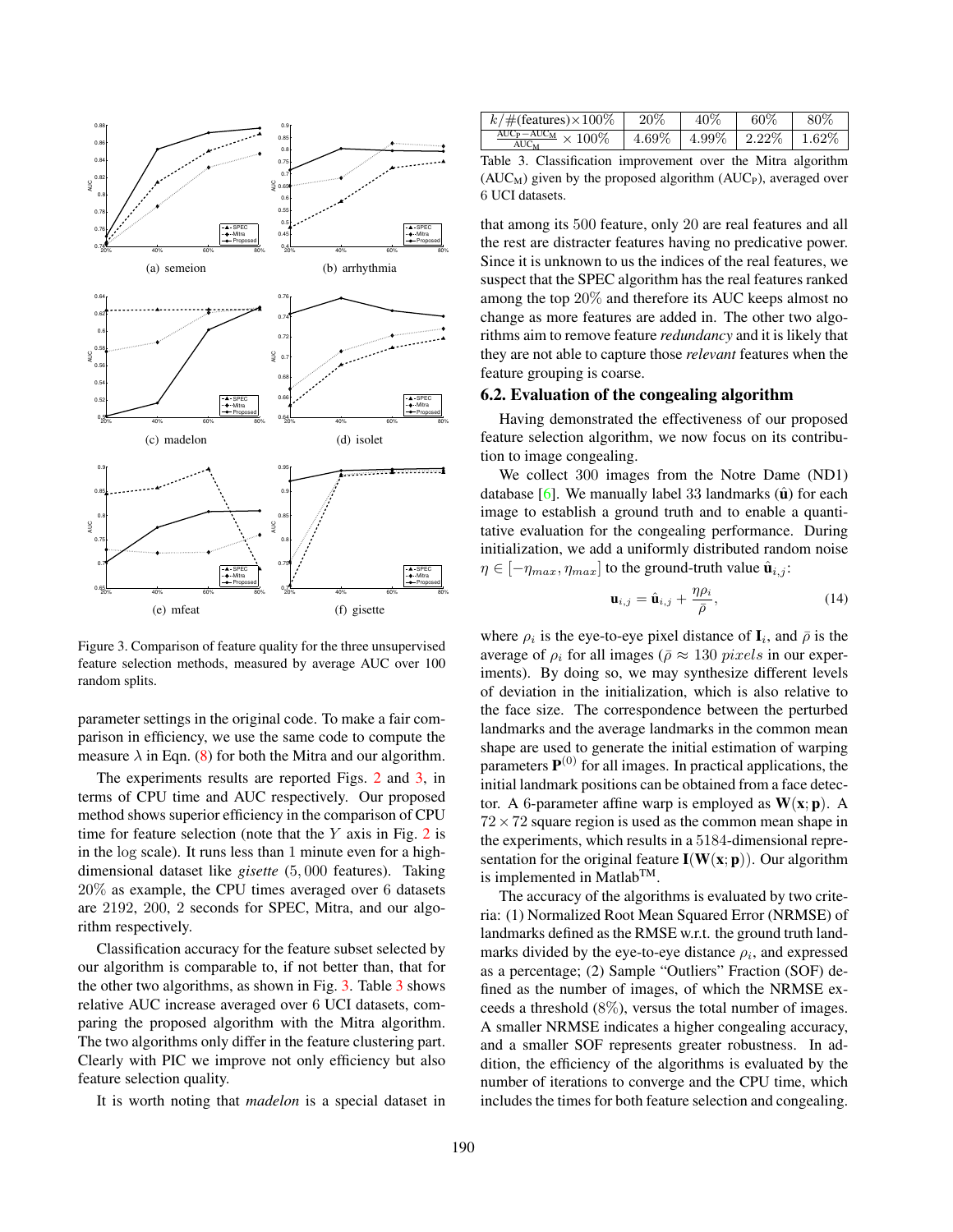<span id="page-6-3"></span>

<span id="page-6-0"></span>Figure 4. Congealing accuracy (a,b) and efficiency (c,d) with various feature dimension k.  $k = 5184$  refers to the conventional congealing.

By setting  $\eta_{max} = 10$ , we first generate 5 random initializations for the 300-image ensemble. For each initialization, we specify various numbers of features  $(k)$  for the congealing algorithm to run. The same experiments are conducted for  $\eta_{max} = 30$ , which is more of an extreme case study because the commercial face detector by Pitts-burgh Pattern Recognition [\[33\]](#page-7-41) can achieve  $\eta_{max} = 15$ . Figure [4](#page-6-0) shows the results where each dot and its variance are computed from 5 runs.

A number of observations can be made. For both cases of initialization, there is a large range of selected feature dimension (*e.g.*,  $k \in [150, 500]$ ), from which the proposed algorithm achieves improved accuracy compared to the one without feature selection ( $k = 5184$ ). This is a favorable property in that our algorithm is not sensitive to  $k$ . For both initializations, the new congealing always converges in less iterations and utilizes less CPU time, especially when  $k$  decreases. In the optimal case, when  $\eta_{max} = 10$ , our algorithm reduces the NRMSE from 4.5% to 3.8%, the SOF from 8.7% to 1.8%, and CPU time from 2, 349 to 912 seconds by merely using  $\frac{50}{5184} = 0.96\%$  of the original feature. Comparing two cases of initialization, the improvement margin of accuracy by our algorithm in  $\eta_{max} = 30$  is less than that of  $\eta_{max} = 10$ . This is partially due to the fact that the larger deviation at the initialization makes it challenging to converge by using a lower-dimensional feature representation. Hence, it might be wise to have the feature selection algorithm automatically nominate the optimal  $k$  at each congealing iteration, of interest for future work.

In addition to the quantitative evaluation, we also display the average warped image after congealing converges,



<span id="page-6-1"></span>Figure 5. From left to right, average warped images at  $\eta_{max} = 10$ when congealed with  $k = 50, 5184$ , and at the initialization.



Figure 6. Selected feature locations at iteration #1,18,35,52,69.

<span id="page-6-2"></span>which is expected to be sharp. From Fig. [5,](#page-6-1) we can see the improved sharpness when comparing  $k = 50$  to  $k = 5184$ , especially in the eye and mouth regions.

Figure [6](#page-6-2) plots the locations of the selected features at 5 iterations when  $\eta_{max} = 10$  and  $k = 50$ . Notice that at different iterations, distinctive features are selected, many of which are co-located with facial features. For areas with relatively uniform appearance, such as cheek, fewer features